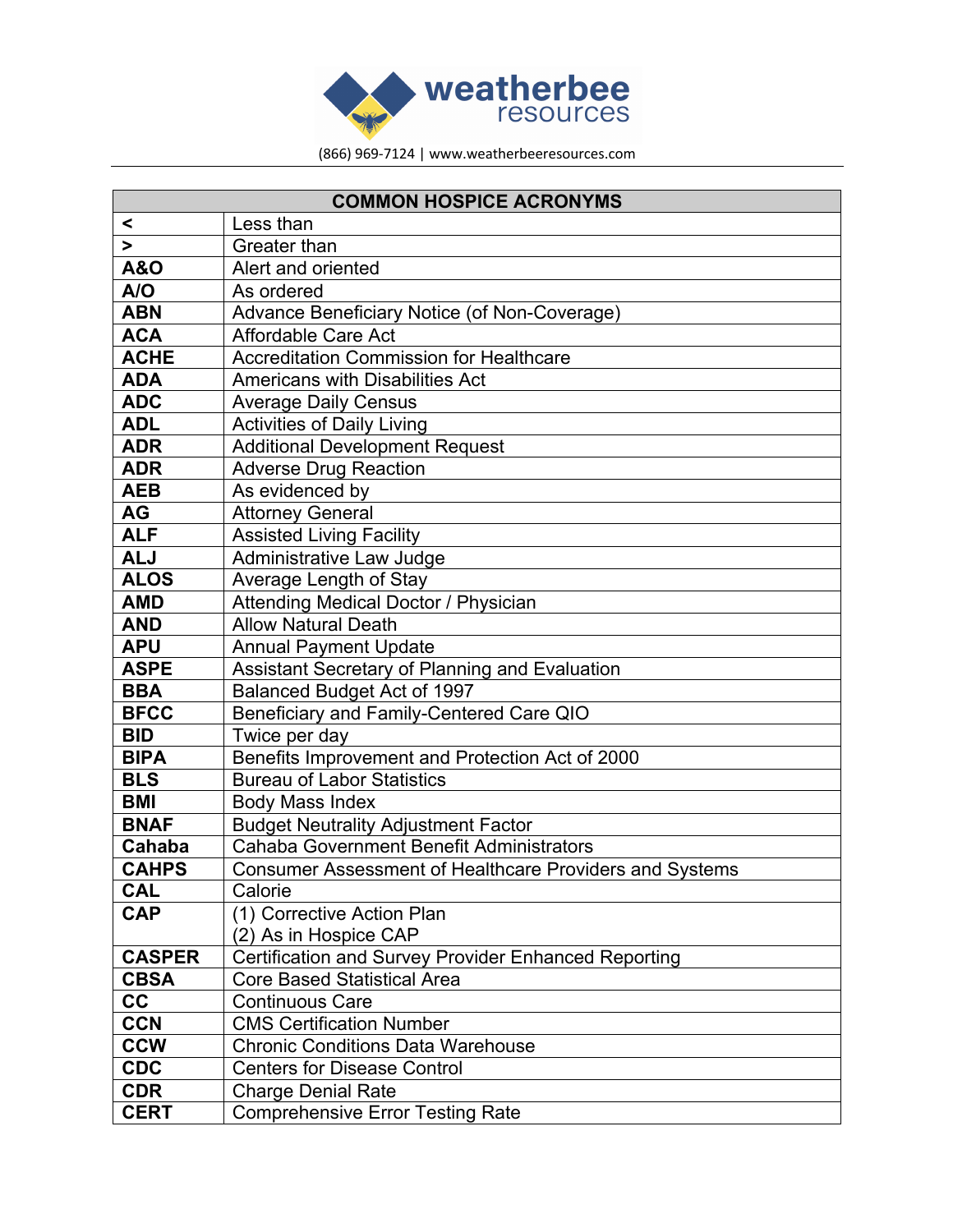

| <b>COMMON HOSPICE ACRONYMS</b> |                                                                 |
|--------------------------------|-----------------------------------------------------------------|
| <b>CFR</b>                     | (1) Code of Federal Regulations                                 |
| <b>CFR</b>                     | (2) Congressional Federal Register                              |
| <b>CGS</b>                     | <b>Cigna Government Services</b>                                |
| <b>CHAP</b>                    | <b>Community Health Accreditation Program</b>                   |
| <b>CHC</b>                     | <b>Continuous Home Care</b>                                     |
| <b>CHF</b>                     | <b>Congestive Heart Failure</b>                                 |
| <b>CHOW</b>                    | Change of Ownership                                             |
| <b>CIA</b>                     | <b>Corporate Integrity Agreements</b>                           |
| <b>CID</b>                     | <b>Civil Investigative Demand</b>                               |
| <b>CLIA</b>                    | <b>Clinical Laboratory Improvement Act</b>                      |
| <b>CMO</b>                     | <b>Comfort Measures Only</b>                                    |
| <b>CMP</b>                     | <b>Civil Monetary Penalty</b>                                   |
| <b>CMS</b>                     | <b>Centers for Medicare &amp; Medicaid Services</b>             |
| <b>CON</b>                     | <b>Certificate of Need</b>                                      |
| <b>CoPs</b>                    | <b>Conditions of Participation</b>                              |
| <b>COPD</b>                    | <b>Chronic Obstructive Pulmonary Disease</b>                    |
| <b>CORI</b>                    | <b>Criminal Offender Record Information</b>                     |
| <b>CPI-U</b>                   | Consumer Price Index - Urban Consumers                          |
| <b>CTI</b>                     | <b>Certification of Terminal Illness</b>                        |
| <b>CVA</b>                     | <b>Cerebral Vascular Accident</b>                               |
| <b>CWF</b>                     | <b>Common Working File</b>                                      |
| <b>CY</b>                      | <b>Calendar Year</b>                                            |
| D/T                            | Due to                                                          |
| <b>DAB</b>                     | Departmental Appeals Board                                      |
| <b>DHHS</b>                    | Department of Health and Human Services                         |
| <b>DME</b>                     | <b>Durable Medical Equipment</b>                                |
| <b>DMEPOS</b>                  | Durable Medical Equipment, prosthetics, orthotics, and supplies |
| <b>DNH</b>                     | Do Not Hospitalize                                              |
| <b>DNR</b>                     | Do Not Resuscitate                                              |
| <b>DOB</b>                     | Date of Birth                                                   |
| <b>DOJ</b>                     | Department of Justice                                           |
| <b>DRG</b>                     | <b>Diagnostic Related Group</b>                                 |
| <b>DX</b>                      | Diagnosis                                                       |
| <b>ECOG</b>                    | Eastern Cooperative Oncology Group (assessment tool)            |
| <b>EHR</b>                     | <b>Electronic Medical Record</b>                                |
| EC                             | <b>Environment of Care</b>                                      |
| <b>EMP</b>                     | <b>Emergency Management Plan</b>                                |
| <b>EOP</b>                     | <b>Emergency Operations Plans</b>                               |
| <b>EP</b>                      | <b>Emergency Preparedness</b>                                   |
| F <sub>2FE</sub>               | Face-to-Face encounter                                          |
| <b>FAST</b>                    | Functional Assessment Staging (assessment tool)                 |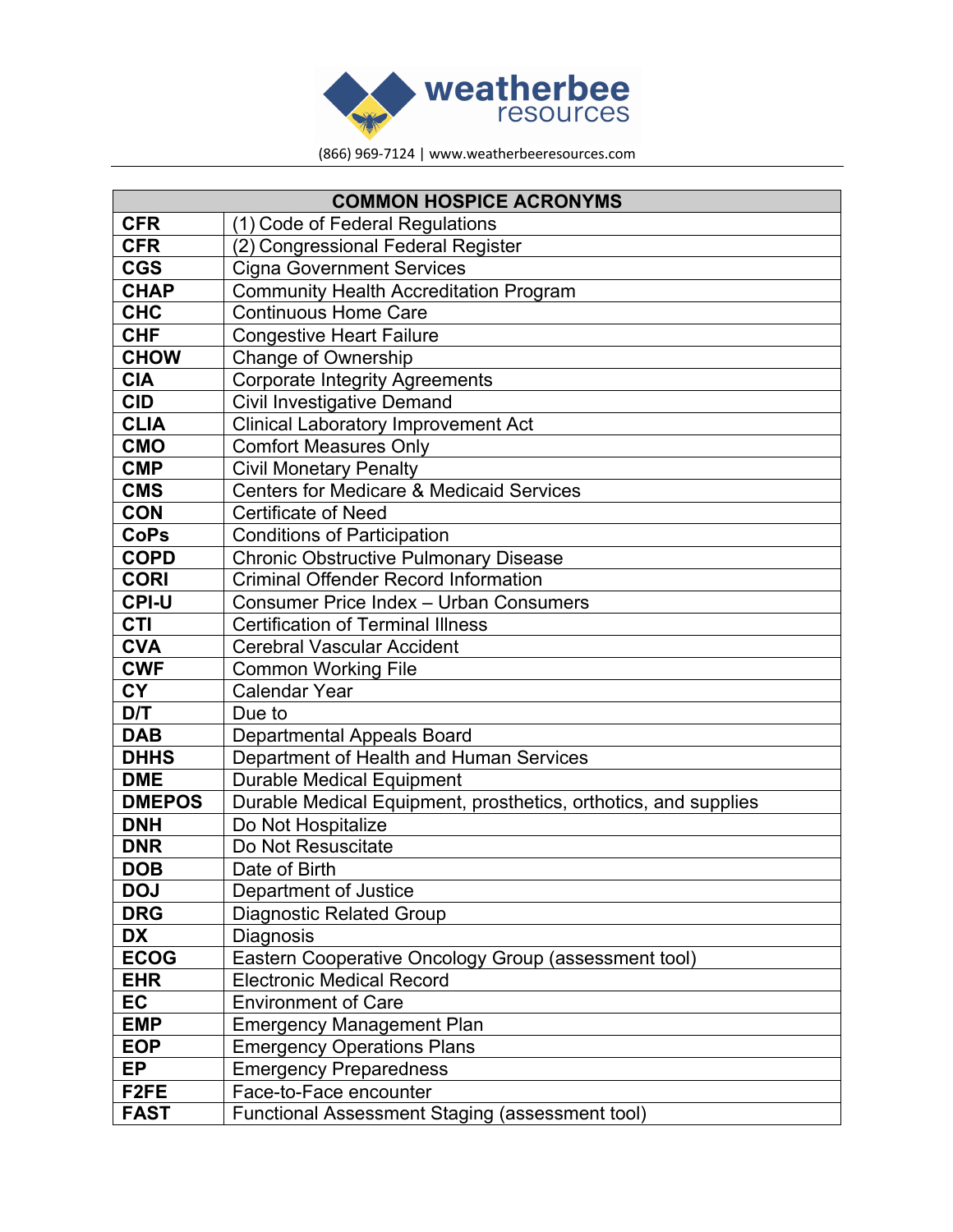

| <b>COMMON HOSPICE ACRONYMS</b> |                                                                               |
|--------------------------------|-------------------------------------------------------------------------------|
| <b>FBI</b>                     | <b>Federal Bureau of Investigation</b>                                        |
| <b>FCA</b>                     | <b>False Claims Act</b>                                                       |
| <b>FDC</b>                     | <b>Federal District Court</b>                                                 |
| <b>FEHC</b>                    | <b>Family Evaluation of Hospice Care</b>                                      |
| <b>FERA</b>                    | Fraud Enforcement and Recovery Act of 2009                                    |
| <b>FISS</b>                    | <b>Fiscal Intermediary Standard System</b>                                    |
| <b>FMR</b>                     | <b>Focused Medical Review</b>                                                 |
| <b>FR</b>                      | <b>Federal Register</b>                                                       |
| <b>FY</b>                      | <b>Fiscal Year</b>                                                            |
| <b>GAGAS</b>                   | Generally accepted governmental auditing standards                            |
| <b>GAO</b>                     | <b>Government Accountability Office</b>                                       |
| <b>GIP</b>                     | <b>General Inpatient care</b>                                                 |
| GJ                             | <b>Grand Jury</b>                                                             |
| <b>HA</b>                      | <b>Hospice Aide</b>                                                           |
| <b>HCFA</b>                    | <b>Healthcare Financing Administration</b>                                    |
| <b>HCFAC</b>                   | <b>Health Care Fraud and Abuse Control</b>                                    |
| <b>HCPCS</b>                   | Healthcare Common Procedure Coding System                                     |
| <b>HECS</b>                    | Hospice Experience of Care Survey                                             |
| <b>HEAT</b>                    | Health Care Fraud Prevention and Enforcement Action Team                      |
| <b>HHA</b>                     | Home Health Aid                                                               |
| <b>HHS</b>                     | <b>Health and Human Services</b>                                              |
| HIC#                           | Health Insurance Claim number                                                 |
| <b>HINN</b>                    | Hospital-Issued Notice of Non-Coverage                                        |
| <b>HIPAA</b>                   | Health Insurance Portability and Accountability Act                           |
| <b>HIS</b>                     | <b>Hospice Item Set</b>                                                       |
| <b>HMD</b>                     | Hospice Medical Director / Physician                                          |
| <b>HOPE</b>                    | <b>Hospice Outcomes and Patient Evaluation</b>                                |
| <b>HQRP</b>                    | <b>Hospice Quality Reporting Program</b>                                      |
| Ht                             | Height                                                                        |
| <b>ICD-10-</b>                 | International Classification of Diseases, 10 <sup>th</sup> Revision, Clinical |
| <b>CM</b>                      | Modification                                                                  |
| <b>ICF</b>                     | International Classification of Functioning, Disability and Health            |
| <b>ICF/IID</b>                 | Intermediate Care Facility for Individuals with Intellectual Disabilities     |
| <b>ICR</b>                     | <b>Information Collection Requirement</b>                                     |
| <b>IDG</b>                     | <b>Interdisciplinary Group</b>                                                |
| IJ                             | Immediate Jeopardy                                                            |
| <b>IMPACT</b>                  | Improving Medicare Post-Acute Care Transformation Act of 2014                 |
| <b>IPPS</b>                    | <b>Inpatient Prospective Payment System</b>                                   |
| <b>IRC</b>                     | <b>Inpatient Respite Care</b>                                                 |
| IV                             | Intravenous                                                                   |
| <b>KPS</b>                     | Karnofsky Performance Scale                                                   |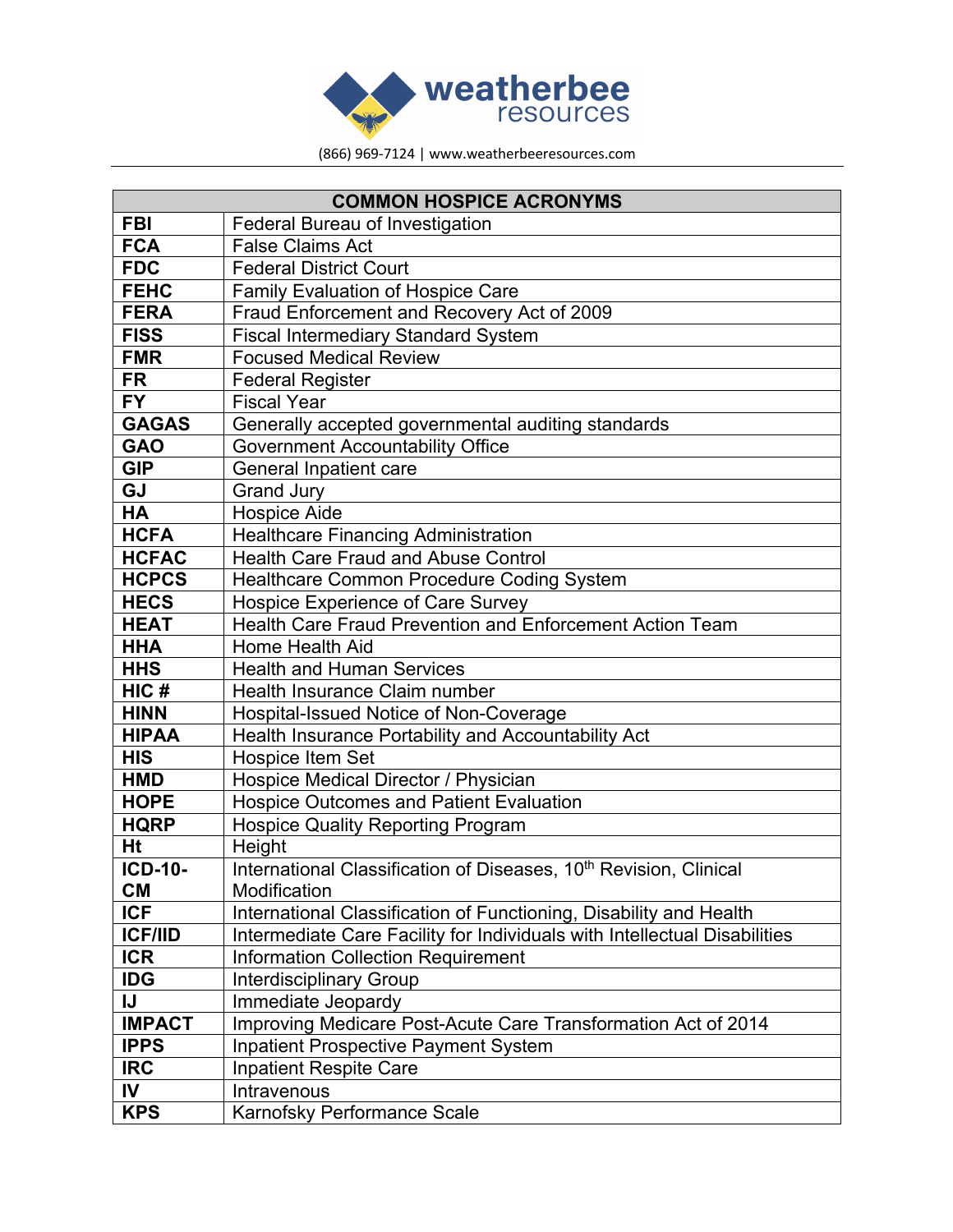

| <b>COMMON HOSPICE ACRONYMS</b> |                                                                    |
|--------------------------------|--------------------------------------------------------------------|
| <b>LCD</b>                     | Local Coverage Determination [guidelines]                          |
| LEIE                           | List of Excluded Individuals and Entities                          |
| <b>LOC</b>                     | (1) Level of Care                                                  |
| <b>LOC</b>                     | (2) Level of Consciousness                                         |
| <b>LOS</b>                     | Length of Stay                                                     |
|                                | (1) LLOS Lifetime Length of Stay (used in hospice CAP calculation) |
|                                | (2) LLOS Long Length of Stay                                       |
|                                | (3) SLOS Short Length of Stay                                      |
| <b>LPN</b>                     | <b>Licensed Practical Nurse</b>                                    |
| <b>LTC</b>                     | Long Term Care                                                     |
| <b>LVN</b>                     | <b>Licensed Vocational Nurse</b>                                   |
| <b>MAC</b>                     | (1) Mid-Arm Circumference                                          |
|                                | (2) Medicare Appeals Council                                       |
|                                | (3) Medicare Administrator Contractors                             |
| <b>MACRA</b>                   | Medicare Access and CHIP Reauthorization Act of 2015               |
| <b>MAP</b>                     | <b>Measure Applications Partnership</b>                            |
| <b>MD</b>                      | Medical Doctor / Physician                                         |
| <b>MDS</b>                     | Minimum Data Set (Nursing Facility Assessment Tool)                |
| <b>MEDICs</b>                  | <b>Medicare Drug Integrity Contractors</b>                         |
| <b>MedPAC</b>                  | <b>Medicare Payment Advisory Commission</b>                        |
| <b>MELD</b>                    | Mayo End Stage Liver Disease                                       |
| <b>MFCU</b>                    | <b>Medicaid Fraud Control Units</b>                                |
| <b>MFP</b>                     | <b>Multifactor Productivity</b>                                    |
| <b>MHB</b>                     | <b>Medicare Hospice Benefit</b>                                    |
| <b>MIC</b>                     | <b>Medicaid Integrity Contractor</b>                               |
| <b>MIG</b>                     | <b>Medicaid Integrity Group</b>                                    |
| <b>MIP</b>                     | <b>Medicaid Integrity Program</b>                                  |
| <b>MLN</b>                     | <b>Medicare Learning Network</b>                                   |
| <b>MLOS</b>                    | Median Length of Stay                                              |
| <b>MMA</b>                     | Medicare Prescription Drug, Improvement and Modernization Act      |
| <b>MRACs</b>                   | <b>Medicaid Recovery Audit Contractors</b>                         |
| <b>MSA</b>                     | <b>Metropolitan Statistical Area</b>                               |
| <b>MVI</b>                     | Multivitamin                                                       |
| <b>NAHC</b>                    | National Association for Home Care and Hospice                     |
| N/A                            | Not Applicable                                                     |
| <b>NF</b>                      | Long Term Care Nursing Facility                                    |
| N/I                            | Not Involved                                                       |
| <b>NCLOS</b>                   | Non-Cancer Length of Stay                                          |
| <b>NF</b>                      | <b>Nursing Facility</b>                                            |
| <b>NGS</b>                     | <b>National Government Services</b>                                |
| <b>NHIC</b>                    | National Heritage Insurance Corporation (MAC)                      |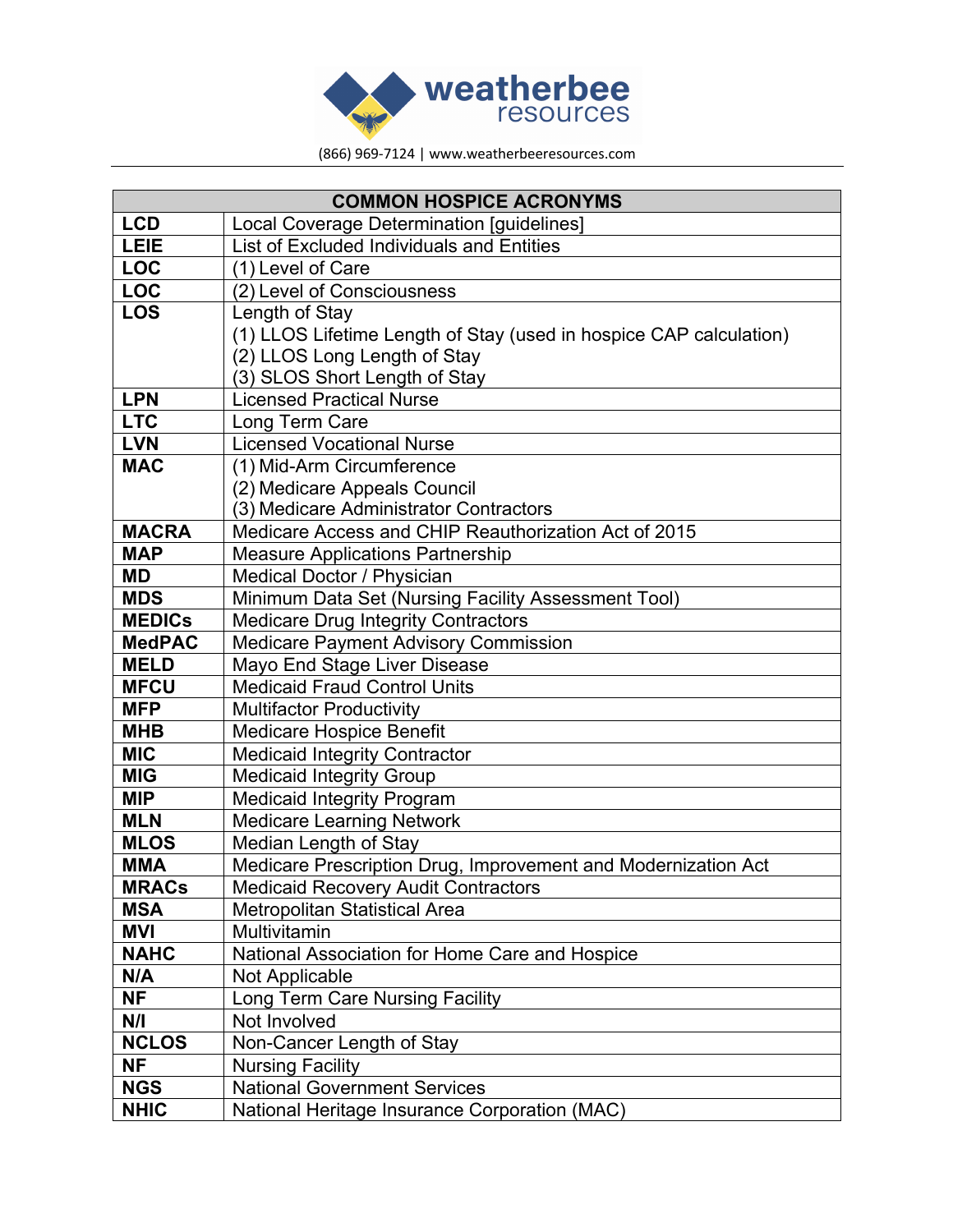

| <b>COMMON HOSPICE ACRONYMS</b> |                                                           |
|--------------------------------|-----------------------------------------------------------|
| <b>NHPCO</b>                   | National Hospice and Palliative Care Organization         |
| <b>NOE</b>                     | Notice of Election                                        |
| <b>NOMNC</b>                   | Notice of Medicare Non-Coverage                           |
| <b>NOTR</b>                    | Notice of Termination / Revocation                        |
| <b>NP</b>                      | <b>Nurse Practitioner</b>                                 |
| <b>NPI</b>                     | <b>National Provider Identifier</b>                       |
| <b>NPRM</b>                    | Notice of Proposed Rule Making                            |
| <b>NQF</b>                     | <b>National Quality Forum</b>                             |
| <b>NYHA</b>                    | New York Heart Association classification scale           |
| <b>O2</b>                      | Oxygen                                                    |
| <b>OACT</b>                    | Office of the Actuary                                     |
| <b>OBRA</b>                    | <b>Ombudsman Reconciliation Act</b>                       |
| <b>OCR</b>                     | <b>Office of Civil Rights</b>                             |
| <b>OIG</b>                     | Office of the Inspector General                           |
| <b>OMB</b>                     | Office of Management and Budget                           |
| <b>OMHA</b>                    | Office of Medicare Hearings and Appeals                   |
| <b>ORT</b>                     | <b>Operation Restore Trust</b>                            |
| <b>OSHA</b>                    | Occupational Safety and Health Administration             |
| <b>OT</b>                      | Occupational Therapy / Therapist                          |
| <b>PA</b>                      | 1) Prior Authorization                                    |
|                                | 2) Physician Assistant                                    |
| P&P                            | Policy and Procedure                                      |
| P <sub>4</sub> P               | Pay for Performance                                       |
| <b>PCA</b>                     | <b>Progressive Corrective Action</b>                      |
| <b>PCG</b>                     | <b>Primary Caregiver</b>                                  |
| <b>PCP</b>                     | Primary Care Physician                                    |
| <b>PECOS</b>                   | Provider Enrollment, Chain and Ownership System           |
| <b>PEG</b>                     | Percutaneous Endoscopic Gastrostomy (PEG tube)            |
| <b>PEPPER</b>                  | Program for Evaluating Payment Patterns Electronic Report |
| <b>PERM</b>                    | <b>Payment Error Rate Measurement</b>                     |
| <b>PGBA</b>                    | Palmetto Government Benefit Administrators                |
| <b>PHE</b>                     | <b>Public Health Emergency</b>                            |
| <b>PIP</b>                     | Performance Improvement Project or Plan                   |
| PO                             | By mouth / orally                                         |
| <b>POLST</b>                   | Physician Orders for Life Sustaining Treatment            |
| <b>POC</b>                     | (1) Plan of Care                                          |
|                                | (2) Plan of Correction                                    |
| <b>PPS</b>                     | Palliative Performance Status (assessment tool)           |
| <b>PRA</b>                     | Paperwork Reduction Act of 1995                           |
| <b>PRRB</b>                    | <b>Provider Reimbursement Review Board</b>                |
| <b>PRN</b>                     | As Needed                                                 |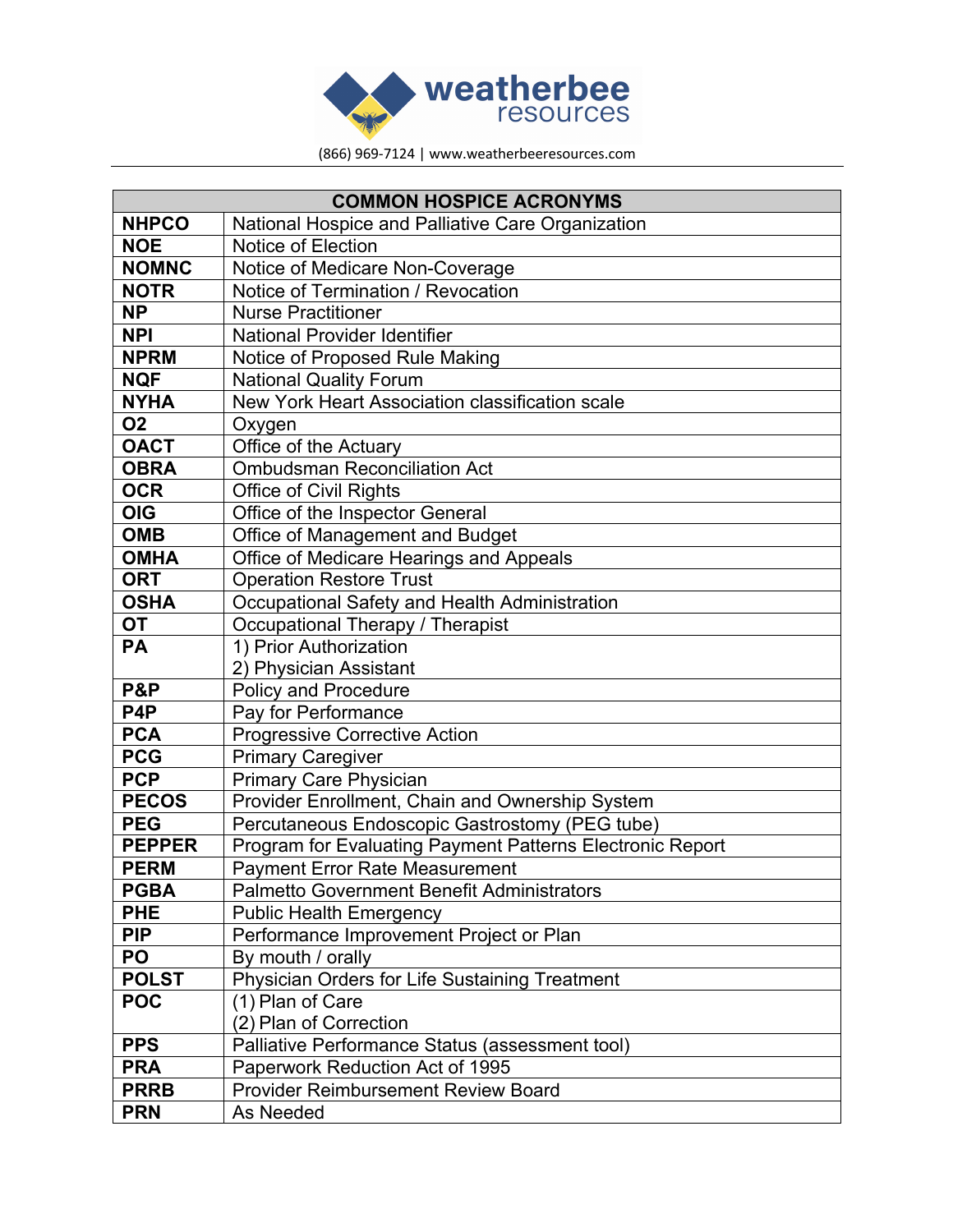

| <b>COMMON HOSPICE ACRONYMS</b> |                                                                   |
|--------------------------------|-------------------------------------------------------------------|
| <b>PRO</b>                     | Protein                                                           |
| PS&R                           | <b>Provider Statistical and Reimbursement Report</b>              |
| <b>PSC</b>                     | <b>Program Safeguard Contractor</b>                               |
| <b>PT</b>                      | (1) Patient                                                       |
|                                | (2) Physical Therapy / Therapist                                  |
| <b>PTA</b>                     | Prior to admission                                                |
| Pub. L.                        | <b>Public Law</b>                                                 |
| Q or q                         | Every                                                             |
| <b>QAPI</b>                    | Quality Assessment Performance Improvement                        |
| QIC                            | <b>Qualified Independent Contractor</b>                           |
| <b>QIES</b>                    | Quality Improvement Evaluation System / Assessment Submission and |
| <b>ASAP</b>                    | Processing                                                        |
| QIN                            | <b>Quality Innovation Network</b>                                 |
| QIO                            | <b>Quality Improvement Organization</b>                           |
| QM                             | <b>Quality Measure</b>                                            |
| <b>QTSO</b>                    | <b>QIES Technical Support Office</b>                              |
| <b>RA</b>                      | <b>Recovery Auditor</b>                                           |
| <b>RACs</b>                    | Previous name for RAs - Recovery Auditor Contractors              |
| R/T                            | <b>Related to</b>                                                 |
| <b>Recert</b>                  | <b>Recertification of Terminal Illness</b>                        |
| <b>RHC</b>                     | <b>Routine Home Care</b>                                          |
| <b>RHHI</b>                    | Regional Home Health and Hospice Intermediary                     |
| <b>RN</b>                      | <b>Registered Nurse</b>                                           |
| <b>ROI</b>                     | Return on Investment                                              |
| <b>RTF</b>                     | Relative time frame (in regard to audits and extrapolation)       |
| <b>RX</b>                      | (1) Prescription                                                  |
|                                | (2) Treatment                                                     |
| <b>SBA</b>                     | <b>Small Business Administration</b>                              |
| <b>SEC</b>                     | Securities and Exchange Commission                                |
| <b>SIA</b>                     | Service Intensity Add-On                                          |
| <b>SC</b>                      | (1) Spiritual Care (counselor)                                    |
|                                | (2) Subcutaneous                                                  |
| <b>SIT Score</b>               | Self-Identified Threshold (re: pain)                              |
| <b>SMRC</b>                    | Supplemental Medical Review Contractor                            |
| <b>SNF</b>                     | <b>Skilled Nursing Facility</b>                                   |
| <b>SOC</b>                     | <b>Start of Care</b>                                              |
| <b>SOD</b>                     | <b>Statement of Deficiencies</b>                                  |
| <b>SOM</b>                     | <b>State Operations Manual</b>                                    |
| SQ                             | <b>Subcutaneous</b>                                               |
| <b>SubQ</b>                    |                                                                   |
| <b>SSA</b>                     | <b>Social Security Act</b>                                        |